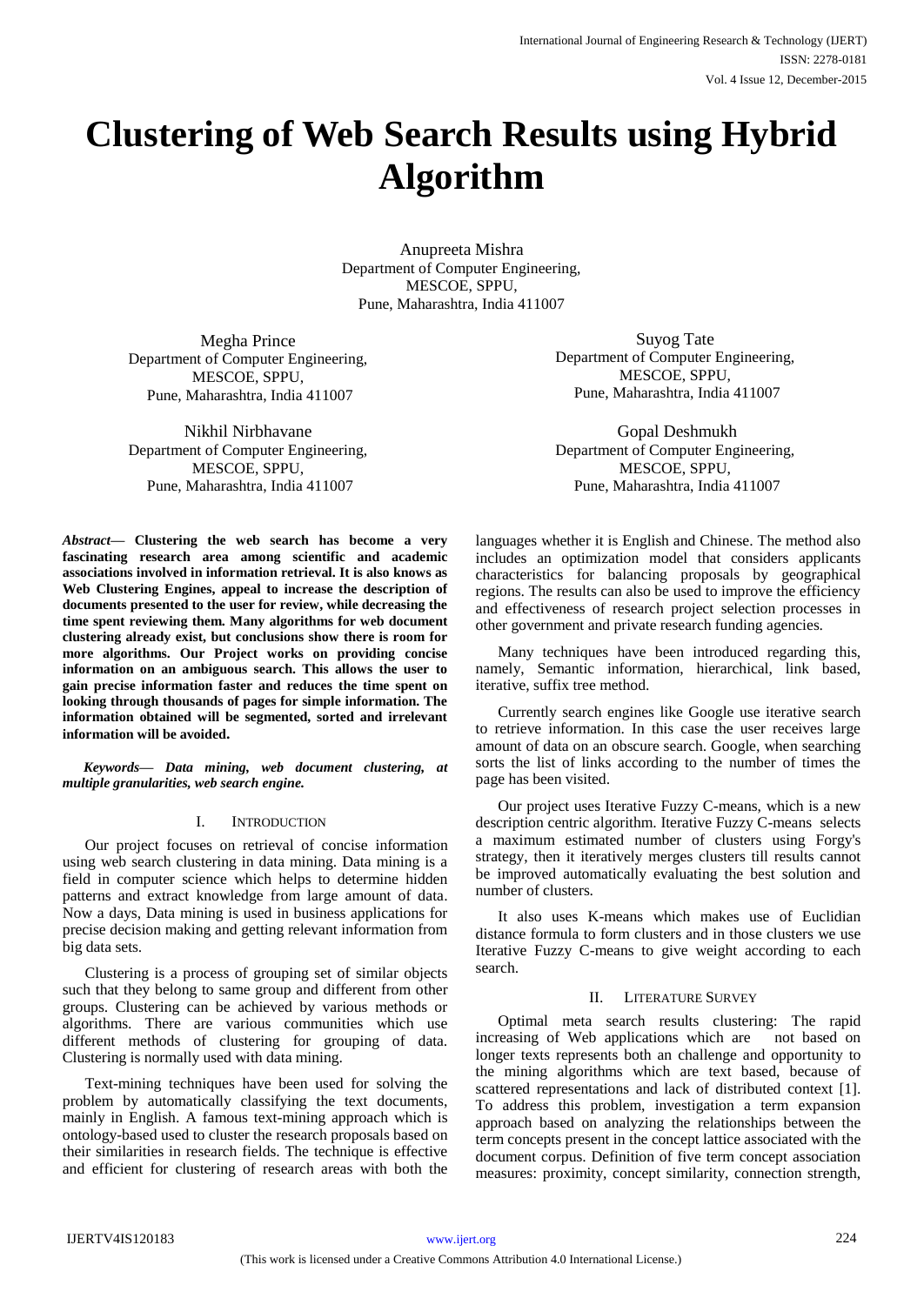damping-weighted proximity, proximity and strength. By means of two case studies, evaluation of the effectiveness of these measures for expansion-enhanced K-NN classification and K-Means clustering of short texts. The results suggest that the five measures are highly competitive, with the best measure showing a clear improvement over the corresponding non enhanced K-Means and K-NN algorithms, as well as providing two alternative for expansion enhancements (i.e., based on Wordnet and on pseudo-relevance feedback)

A survey of Web clustering engines: As resources become more and more available on the Web, so the difficulties associated with finding the desired information increase. Intelligent agents can assist users in this task since they can search, filter and organize information on behalf of their users. The techniques of Web document clustering can help users to find pages which meet their requirements of information. TopicSearch is a personalized web document clustering algorithm [2]. To improve the query expansion, TopicSearch presents a new inverse document frequency function, a new algorithm which is memetic for web document clustering and recurrent phrases for defining cluster labels. Every user query is handled by an agent which it coordinates several tasks including query expansion, search results acquisition, preprocessing of search results, cluster construction and labelling, and visualization. The above tasks are performed by agents who are specialized whose parallelized execution in certain instances. The model was successfully tested on fifty DMOZ datasets. The results presented an improved precision and recall over traditional algorithms (STC y Lingo, Bisecting kmeans, k-means). In addition, the model presented was assessed by a group of twenty users with over 90% in the favour of model.

Modern Information Retrieval: Addison Wesley Longman Publishing: Information retrieval (IR) has considerably changed in the last few years with the expansion of the World Wide Web and the introduction of inexpensive and modern graphical user interfaces and mass storage devices [3].

Due to this, Conventional IR textbooks have become fully out-of-date which has led to the launch of new IR books recently. Nevertheless, belief that there is still great need of a book that approaches the field in a rigorous and complete way from a computer-science perspective (in opposition to a usercentred perspective).

Subtopic retrieval methods: Clustering versus diversification of search results: To address the inability of ongoing ranking systems for supporting retrieval of subtopic, two important techniques for post-processing of search results have been examined: clustering and diversification [4]. By using a group of complementary evaluation measures which can be applied to both ranked lists and partitions and two test collections concentrating on ambiguous and broad queries, respectively. The chief finding of the experiments is that

clustering is finer for full single subtopics retrieval, with a better balance is achieved in performance by generating numerous subsets of search results which are diverse while diversification is of top hits more helpful for faster coverage of subtopics which are distinct. There is scope for little improvement for the search engine baseline if not interested in strict retrieval of subtopics, and that search results clustering methods do not perform well on queries with low divergence subtopics, mainly due to the difficulty of generating discriminative cluster labels.

Mining: Clustering Web Documents A Preliminary Review: Web search result clustering of document has evolved as a good tool for improving performance of Information Retrieval (IR) system. Search results often troubled by problems like high volume, synonymy, polysemy etc [5]. Rather than solving these problems it also gives user the ease to find his/her required information. Here, WSRDC-CSCC a method is introduced to group (cluster) web search result by utilizing cuckoo search a meta-heuristic method and Consensus clustering. Cuckoo search provides a solid foundation for consensus clustering. As a local clustering function, k-means technique is used. The final number of cluster is not depended on this k. Consensus clustering finds the Natural grouping of the objects. The experimental results show that proposed algorithm finds the actual number of clusters with great value of precision, recall and F-measure as compared to the other method.

### III. MODULES

- *A. Login: It will allow the user to login to the webpage.*
- *B. Search: Normal searching*
- *C. Search using C-means: searches the query by using the Fuzzy C-means algorithm*
- *D. Web Usage Statistics: shows the search statistics of the user.*
- *E. Logout: Terminates user Session.*

### IV. ARCHITECTURE

This project has the following components in its architecture User, Google server, Web Browser, database. Fig. 1 shows the system architecture.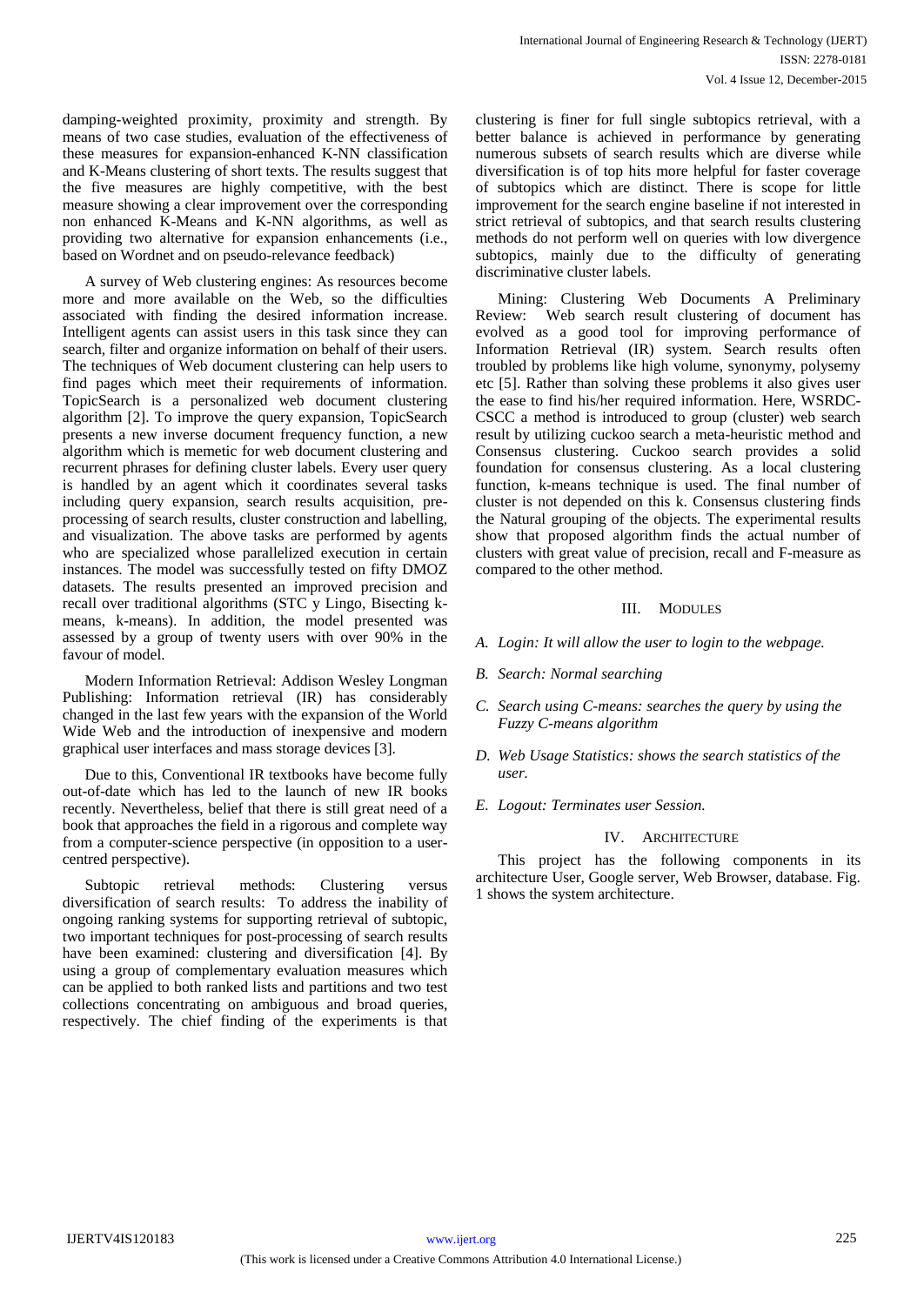# *A. System Architecture*



*1) User Searches Query*

The query entered by user is pre-processed using the following:

*a) Apply NLP on Searched Query*

*b) Lower case filtering*

*c) Stop word removal*

*d) Porter's stemming algorithm*

*e) Term- Document matrix (TDM)* 

*f) Elimination of dimensions with a range equal to zero*

*2) Browser connects to Google server*

After applying the above algorithm it will search on the Google for getting information from different web servers.

*3) Google Chooses nearest data centre to retrieve information*

The query provided is searched on Google for information retrieval and data

# *4) Algorithms are applied*

Fuzzy c-means clustering algorithm works by assigning membership to each data point corresponding to each cluster center on the basis of distance between the data point and cluster center. Closer the data is to the cluster center closer is its membership towards the respective cluster center. Clearly, summation of membership of each data point should be equal to one. After every repetition of algorithm, cluster centers and membership are updated according to the formula.

### *5) The output is given to user*

Output is given to the user in descending order of weights of clusters.

## V. ADVANTAGES

There are a variety of search engines each having their own features. Internet search engines can help organize individual websites. They can also organize vast amount of information that can sometimes be scattered in various places. Search engines will also cut down irrelevant information generated.